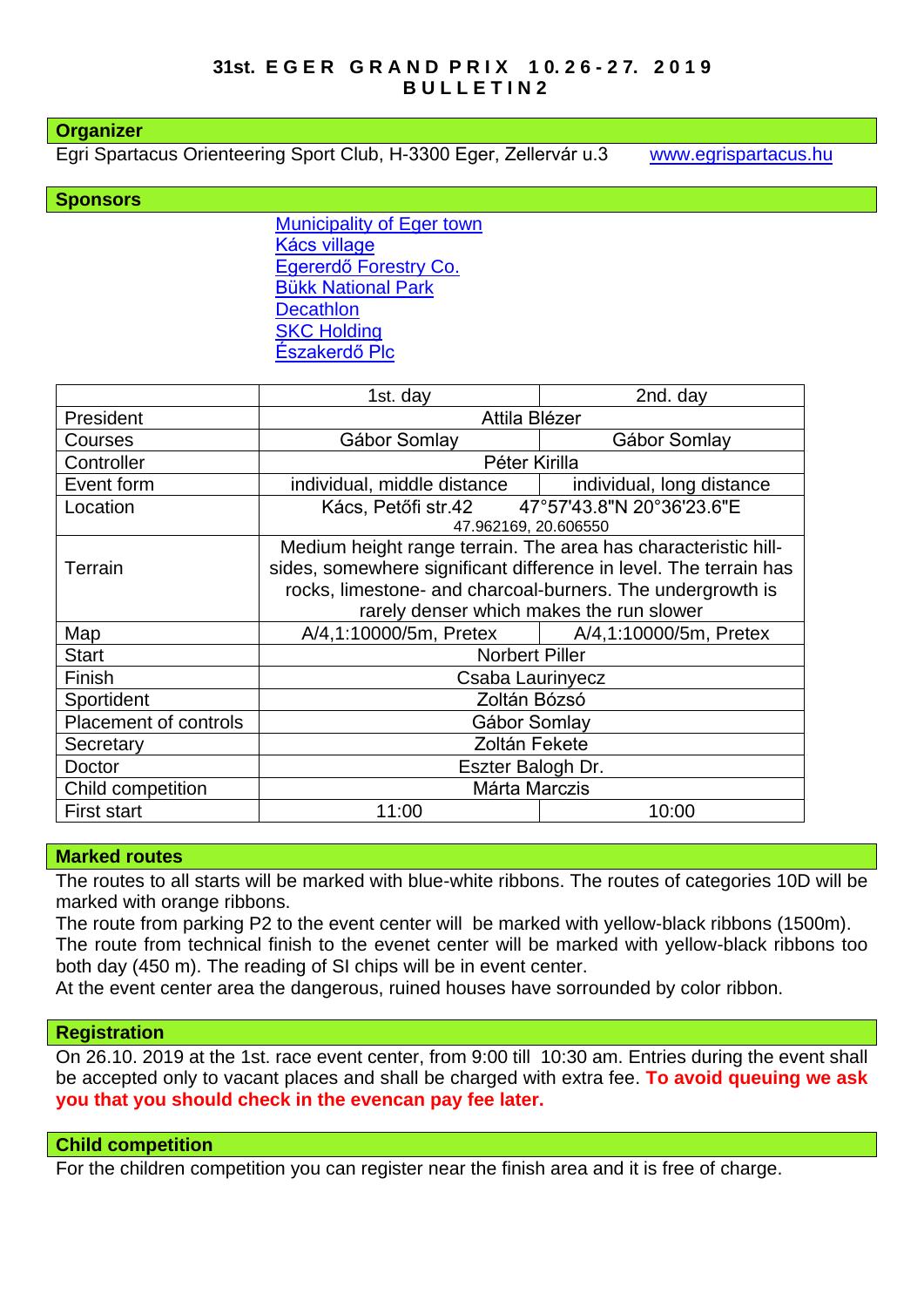## **Control descriptions**

The control desciptions will be printed ont he map. Before entering the pre-start additional descriptions will be placed with scissors and adhesive tapes. Drop of maps is mandatory until the last starts.

# **Parking, location**



|                  | day<br>1st. l  |                         | 2nd. day   |          |
|------------------|----------------|-------------------------|------------|----------|
| Parking – Finish | 50-100m<br>D1. | 1500m<br>P <sub>2</sub> | P1 50-100m | P2 1500m |

We kindly ask everyone to follow the instructions of parking stuff! Th first 70 cars can park in P1, near the Event center. The other cars can park in the middle of the village, beside the main road, in the P2 at the football.playground. From P2 to the event center you can walk 1500 m on the yellow-black ribbon marked road.

## **Startlists, results**

Complete startlist can be found in the event center, and the start places. The daily and summary results can be viewed during the competition at the finish continously (35-40 min). At the event centre and its environs to follow the results of the race there will be a free **wifi** network. To access the Wifi results you should connect to the **ESP\_Network,** then type in the browser egrispari.hu. The results will be shown on monitors too. Paper based result available approx every 35-40 minutes.

## **SPORTident**

The competition is organized with SPORTident electronic punching system. In case of failure of the SI box, please use the traditional puncher and inform it at the finish. The AIR+ mode will not be turned on at control points!

## **Victory ceremony, prizes**

The first three runners of each class will be awarded a medal and gift prize, based on the total result of the 2 competition races. All the participants of the child competiton will get a present. We do not announce result in open categories.

The estimated time of the Prize giving ceremony is 27.10.2019 14:00.